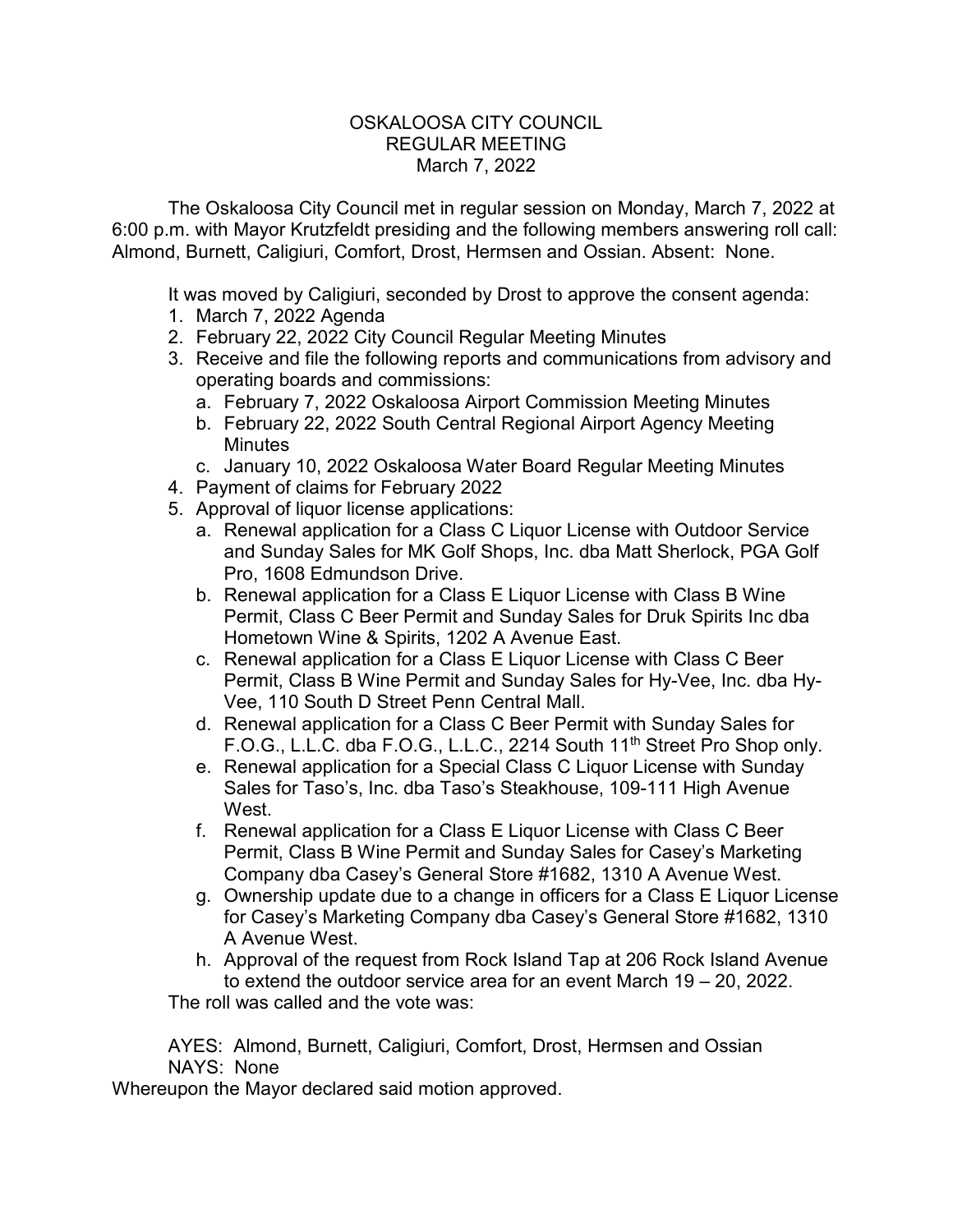It was moved by Caligiuri, seconded by Drost to appoint Ruth Neubert and Tom Walling to the Municipal Housing Agency Board for terms ending February 28, 2024. The roll was called and the vote was:

AYES: Almond, Burnett, Caligiuri, Comfort, Drost, Hermsen and Ossian NAYS: None

Whereupon the Mayor declared said motion approved.

It was moved by Caligiuri, seconded by Drost to authorize submittal of a grant application to the Bulletproof Vest Partnership under the U.S. Department of Justice. The roll was called and the vote was:

AYES: Almond, Burnett, Caligiuri, Comfort, Drost, Hermsen and Ossian NAYS: None

Whereupon the Mayor declared said motion approved.

Caligiuri introduced Resolution No. 22-03-23 entitled "A RESOLUTION AUTHORIZING SUBMITTAL OF A GRANT REQUEST TO THE STATE OF IOWA" and moved its approval. Drost seconded the motion. The roll was called and the vote was:

AYES: Almond, Burnett, Caligiuri, Comfort, Drost, Hermsen and Ossian NAYS: None

Whereupon the Mayor declared said resolution duly adopted.

Caligiuri introduced Resolution No. 22-03-24 entitled "APPROVING AND AUTHORIZING THE APPLICATION FOR A UNITED STATE DEPARTMENT OF TRANSPORTATION RAISE GRANT FOR THE OSKALOOSA BYPASS PLANNING STUDY PROJECT" and moved its approval. Drost seconded the motion. The roll was called and the vote was:

AYES: Almond, Burnett, Caligiuri, Comfort, Drost, Hermsen and Ossian NAYS: None

Whereupon the Mayor declared said resolution duly adopted.

Caligiuri introduced Resolution No. 22-03-25 entitled "RESOLUTION FOR SETTING THE DATE FOR A PUBIC HEARING ON PLANS AND SPECIFICATIONS AND AUTHORIZING THE ADVERTISEMENT OF BIDS FOR THE DOWNTOWN RESURFACING PROJECT" and moved its approval. Drost seconded the motion. The roll was called and the vote was:

AYES: Almond, Burnett, Caligiuri, Comfort, Drost, Hermsen and Ossian NAYS: None

Whereupon the Mayor declared said resolution duly adopted.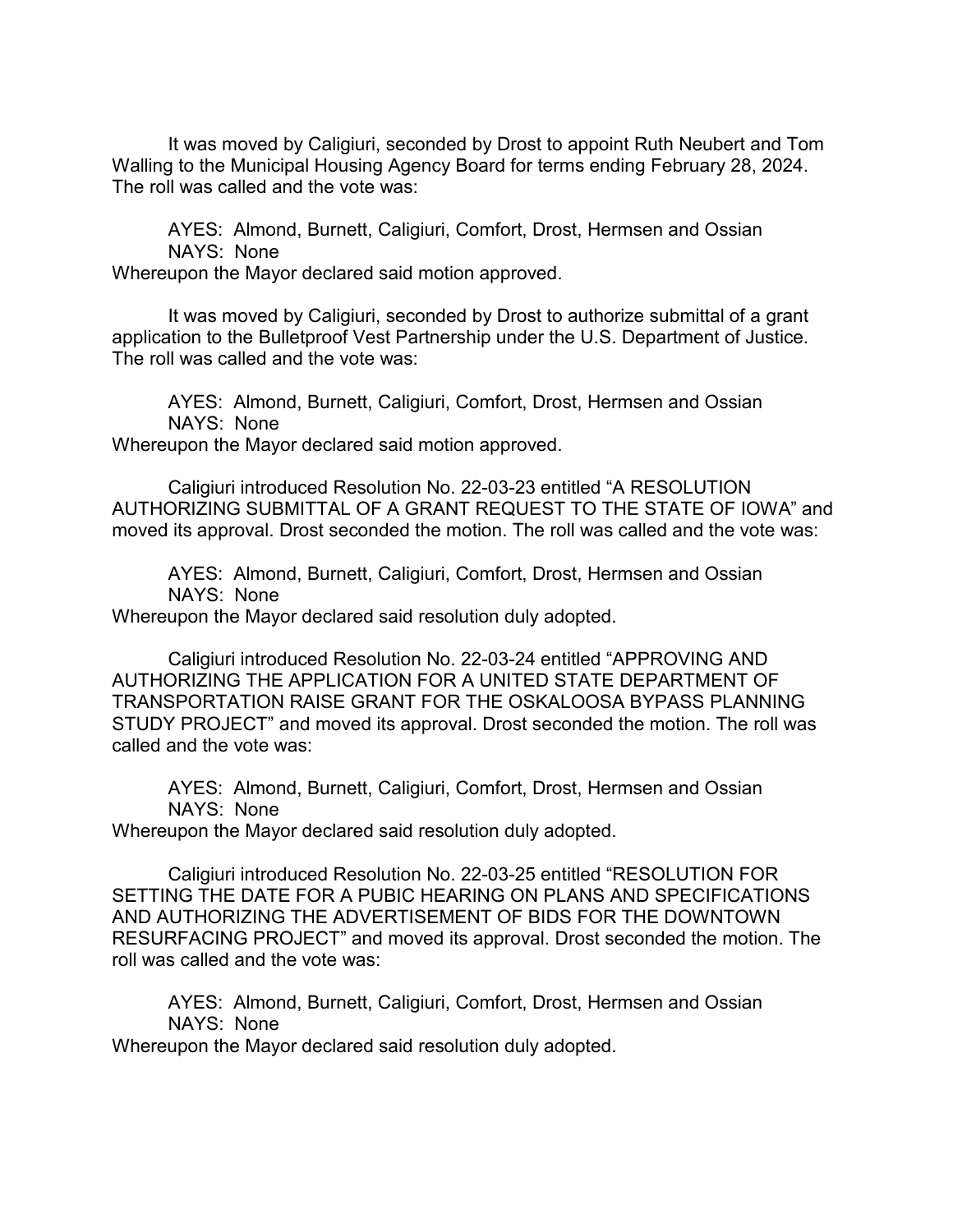The Mayor announced there were vacancies on the Airport Commission, Board of Adjustment, Building Code Board of Appeals, Civil Service Commission, Historic Preservation Commission, Municipal Housing Board, Planning and Zoning Commission, and South Central Regional Airport Commission.

It was moved by Comfort, seconded by Almond to approve the appointment of Scott Vaughan as Fire Chief. The roll was called and the vote was:

AYES: Almond, Burnett, Caligiuri, Comfort, Drost, Hermsen and Ossian NAYS: None Whereupon the Mayor declared said motion approved.

The Mayor administered the Oath of Office to Fire Chief Scott Vaughan.

The Mayor announced this is the time and place for the public hearing to approve the final plans, specifications, form of contract, and estimated cost for the 2022 Sanitary Sewer Project. There were no oral or written comments received. The Mayor declared said hearing closed.

Hermsen introduced Resolution No. 22-03-26 entitled "RESOLUTION TO APPROVE THE FINAL PLANS, SPECIFICATIONS, FORM OF CONTRACT, AND ESTIMATED COST FOR THE 2022 SANITARY SEWER PROJECT" and moved its approval. Caligiuri seconded the motion. The roll was called and the vote was:

AYES: Almond, Burnett, Caligiuri, Comfort, Drost, Hermsen and Ossian NAYS: None

Whereupon the Mayor declared said resolution duly adopted.

It was moved by Drost, seconded by Caligiuri to postpone the awarding of contract for the 2022 Sanitary Sewer Project. The roll was called and the vote was:

AYES: Almond, Burnett, Caligiuri, Comfort, Drost, Hermsen and Ossian NAYS: None

Whereupon the Mayor declared said motion approved.

Caligiuri introduced Resolution No. 22-03-27 entitled "RESOLUTION ADOPTING THE PROPOSED FY2022 BUDGET AMENDMENT AND THE PROPOSED FY2023 BUDGET AND SETTING DATE FOR PUBLIC HEARING" and moved its approval. Hermsen seconded the motion. The roll was called and the vote was:

AYES: Almond, Burnett, Caligiuri, Comfort, Drost, Hermsen and Ossian NAYS: None

Whereupon the Mayor declared said resolution duly adopted.

Hermsen introduced Resolution No. 22-03-28 entitled "A RESOLUTION SETTING THE TIME AND PLACE TO CONDUCT A PUBLIC HEARING ON THE CITY